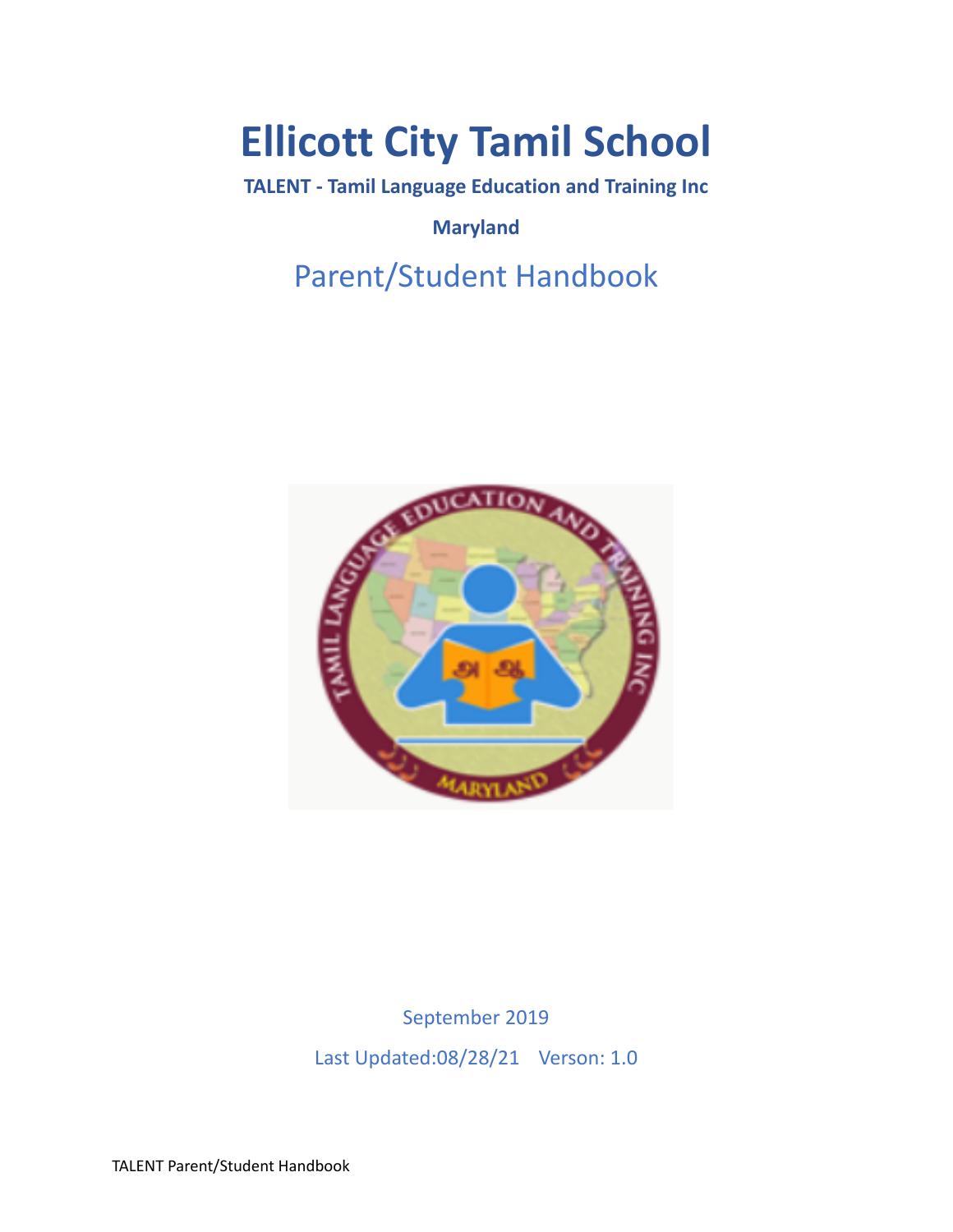## **Table of Contents**

| <b>Online Learning</b>                             | $\overline{\mathbf{c}}$ |
|----------------------------------------------------|-------------------------|
| <b>Parents Support</b>                             | $\overline{2}$          |
| Communication                                      | 3                       |
| <b>School Timings</b>                              | 3                       |
| <b>Curriculum and Exams</b>                        | 4                       |
| <b>Attendance Policy</b>                           | 4                       |
| <b>Eligibility for Continued Enrollment Policy</b> | 5                       |
| <b>Classroom and Hallway Etiquette</b>             | 5                       |
| <b>Parking</b>                                     | 6                       |
| <b>Volunteering Opportunities</b>                  | 6                       |
| <b>Student Withdrawal and Refund Information</b>   | 6                       |
| Overview of the Do's and Don'ts-Please adhere      | $\overline{\mathbf{z}}$ |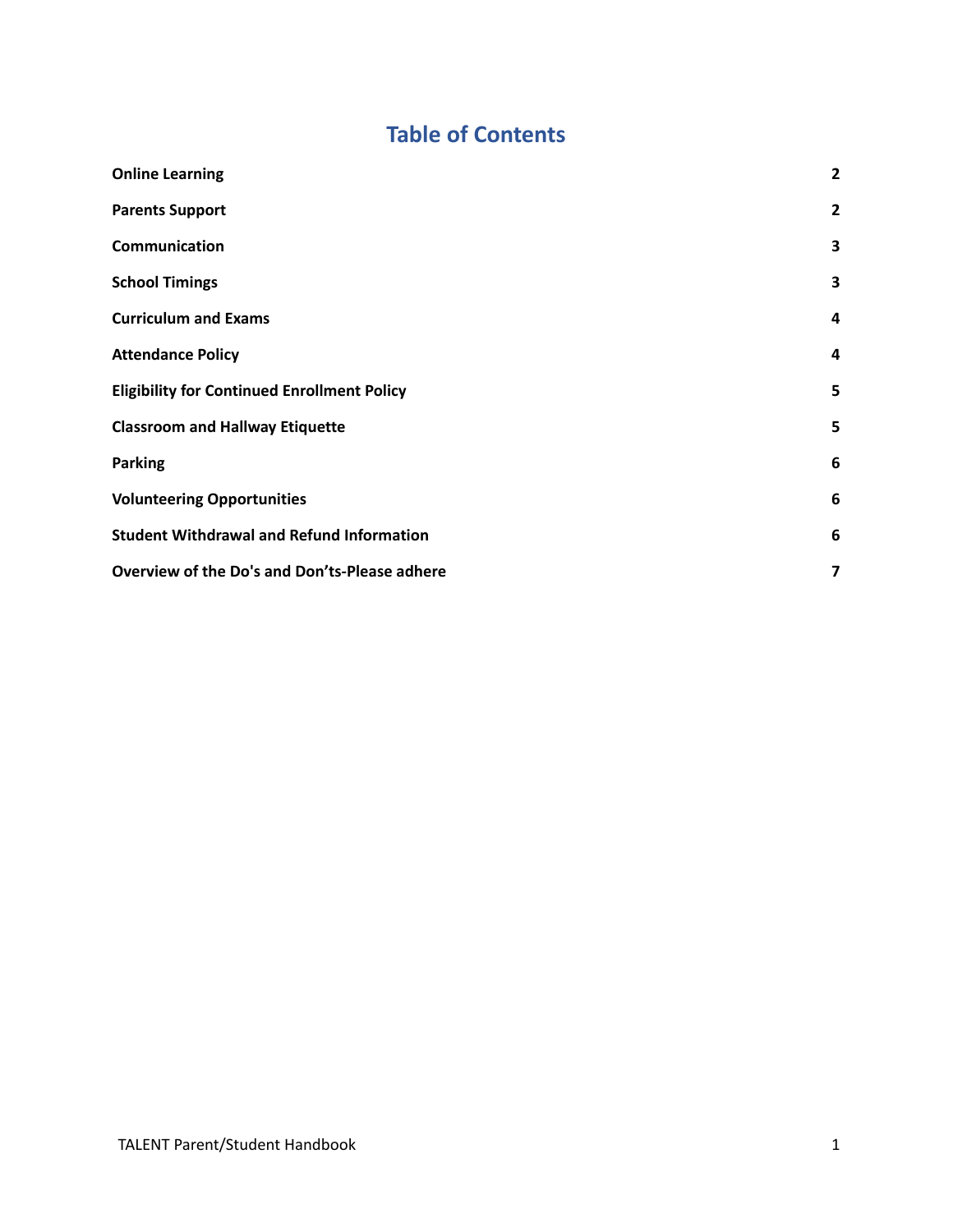#### <span id="page-2-0"></span>**I. Online Learning**

TALENT classes will be virtual for the first semester of the current academic year (2021-2022). We will evaluate the situation for the second semester and also based on public schools offering classrooms for renting. Please note that we did not update the rest of this document. Please understand the difficulties and help your students successfully login into their classes on time, do their homework regularly and submit virtually, and support your class teachers as well.

#### <span id="page-2-1"></span>**II. Parents Support**

TALENT is a 100% volunteer-run organization. To maximize the teacher's effort and time, we kindly request that parents be fully involved in student's Tamil learning. We understand that students could not come to Tamil School when they are sick, or due to other commitments, or any family emergency. But otherwise, regular attendance will promote a sense of continuity and responsibility to the students themselves. Not missing classes will help students participate in classes as they will be familiar with lessons and have them participate without any hesitation and be more confident, which will help them to perform better.

Parents should remind students about their homework. Even older children tend to forget or don't take it seriously but with parent reminders, students can do homework regularly. As TALENT is striving towards achieving bi-literacy and eventually foreign language credit, we want all students to take various Tamil Virtual Academy (TVA) exams offered through TALENT. Not missing classes will have students tackle higher classes which get harder progressively. Parents' support, help and encouragement are needed for the student to persist through all grades.

Parents, please do not compare your children's progress with other students but continue to be positive and encourage them to do better. If a student is having a hard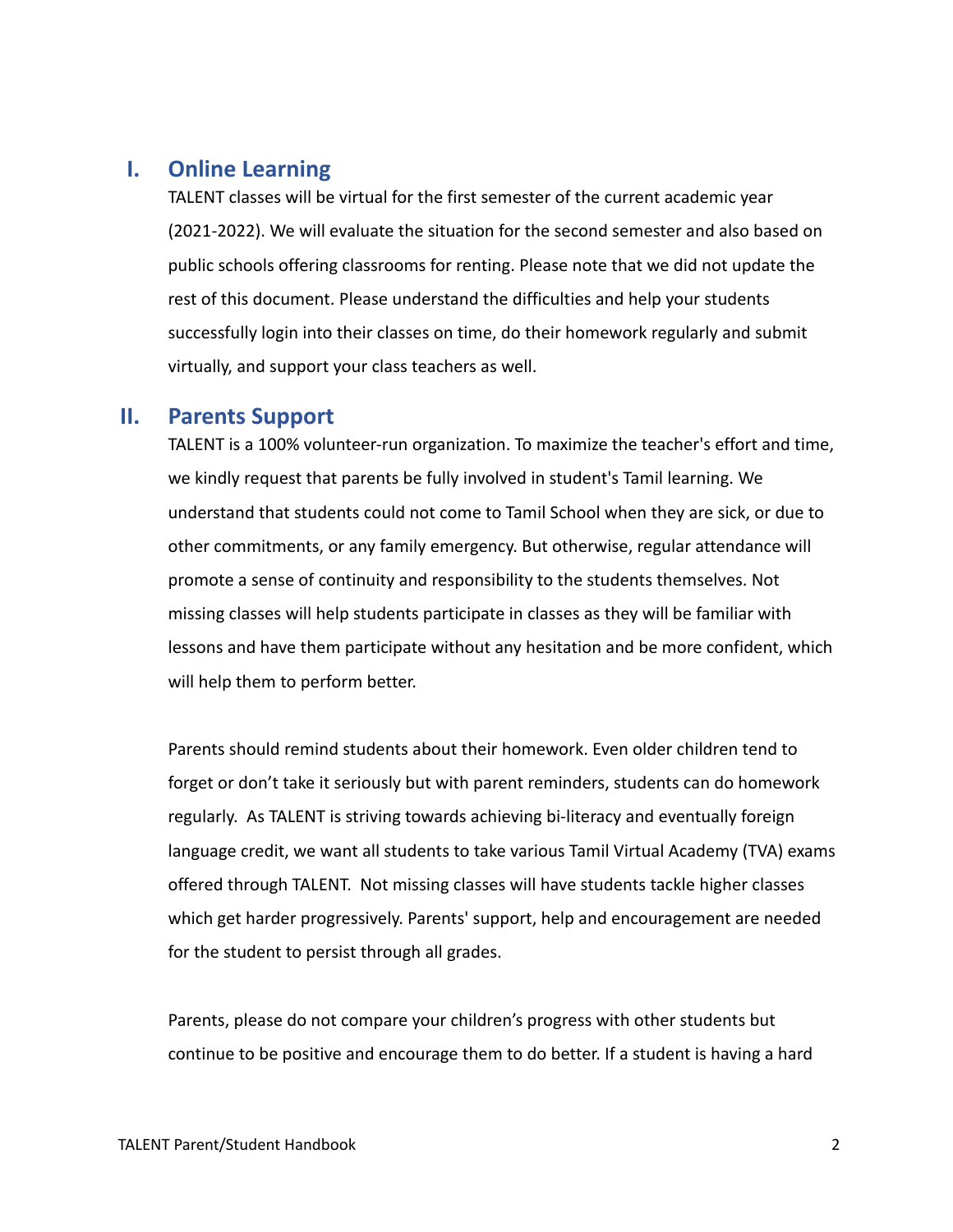time learning and finishing up homework, please reach out to the class teacher, assistant teacher or other staff for suggestions that will work for your child.

#### <span id="page-3-0"></span>**II. Communication**

**TALENT school "Admins"** communications are sent via email as "Weekly Updates" on Thursdays. In case of additional or immediate communication, then another email will be sent.

**TALENT school "PTA"** communications are sent via email on Wednesdays. PTA email will consist of Tamil community events that are happening around Maryland, Virginia, and DC areas. This communication is for students and Tamil community benefit. TALENT does not sponsor or endorse these events. If there are events that could involve bringing a guest to benefit our TALENT students, then TALENT will work with the guest or organization to plan for the event.

**TALENT teachers** will be communicating via both email and WhatsApp. Whatsapp will be used for quick communications. Whatsapp should only be used for communication and not be for conversations and no postings not related to class activities. If the message is sensitive please call and talk to the teachers.

Parents can contact admins, PTA, and teachers with questions regarding emails that they are receiving.

#### <span id="page-3-1"></span>**III. School Timings**

TALENT class timings for all Nilai's are from 7.15 pm - 8.45 pm. Students are expected to be in the class by 7:10 pm to start the class promptly at 7.15 pm.

Children in Nilai 4 - Nilai 10 will come to the lobby by themselves once the class is over. Children in Nilai 1 - Nilai 3 will be guided by the teacher/assistant teacher or parent volunteer to the lobby.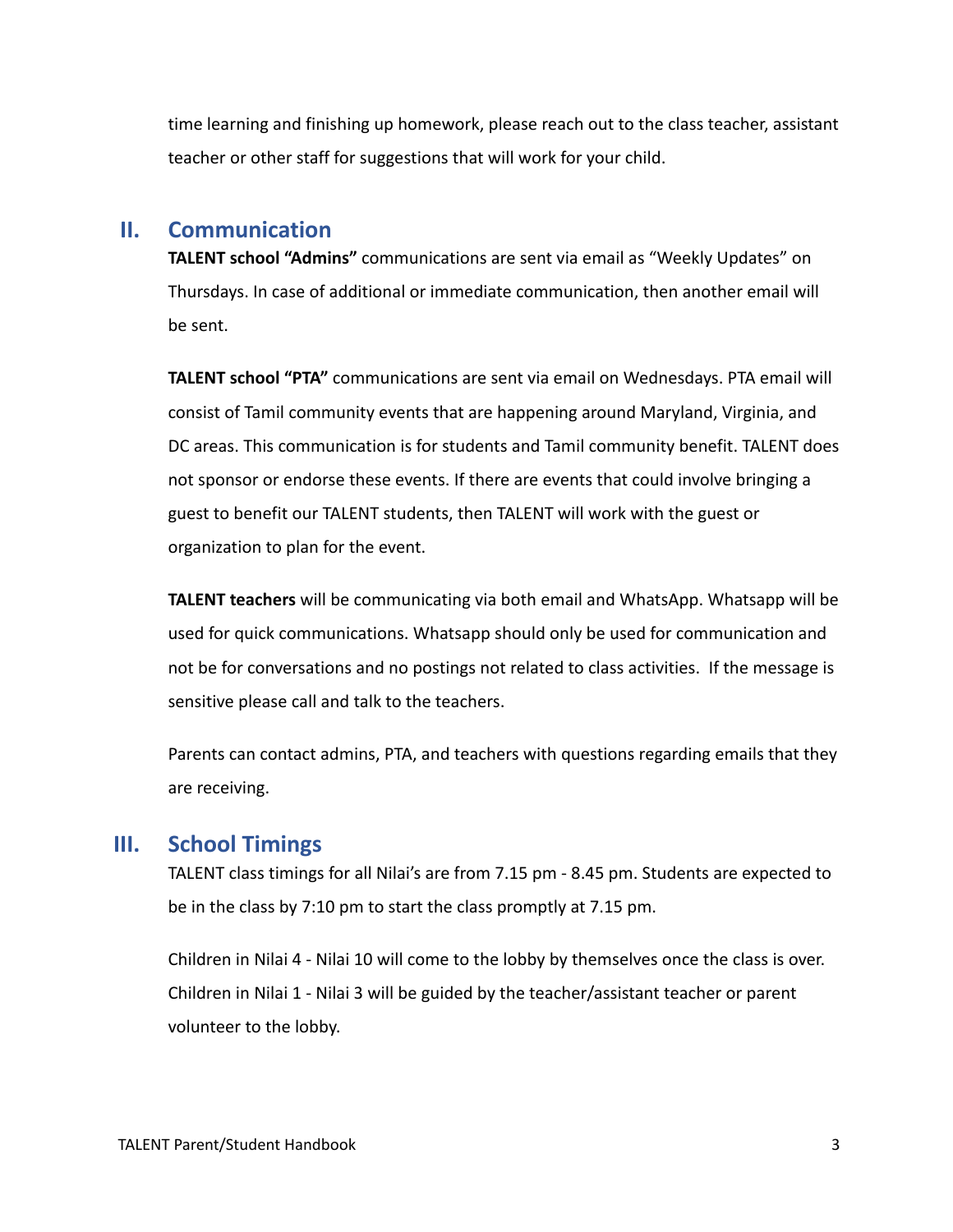Parents should not go into the classrooms during school hours unless the teachers have invited them. If a student needs to leave early, then the parent should have notified the teacher ahead of time.

Once the classes are dismissed promptly leave the school premises. Please don't linger around to chat or socialize. Students get restless and start playing. It's unsafe for students to run around the school and near the parking lot.

#### <span id="page-4-0"></span>**IV. Curriculum and Exams**

TALENT Nilai's 1 to 8 follow curriculum set up by TAC (TALENT Academic Council). Up to Nilai 8, all exam test papers are prepared by TALENT teachers in collaboration with TAC. Passing and promoting criteria are set by TAC. In an academic year, two exams are conducted for most of the Nilais, one during winter and another one during summer. The grades from both the exams, homework and quizzes, will be counted for promotion to the next Nilai. Testing criteria will include both written and oral.

After Nilai 8, students will pursue curriculum from TVA (Tamilnadu Virtual Academy) in TVA Intermediate, TVA Advanced, and TVA HG 10 to be eligible for attaining the "Seal of Biliteracy". In addition to that above, students have to take an oral exam (currently conducted by The American Council on the Teaching of Foreign Languages (ACTFL)). The written test papers are sent to TVA for grading and students will receive their scores from TVA.

#### <span id="page-4-1"></span>**V. Attendance Policy**

Attendance policy remains the same for online learning as well. Students who have 100% attendance are rewarded with an attendance trophy on the Annual day. While 100% attendance is encouraged, we do understand that the student might miss school due to a variety of reasons. In all these situations, please do let your teachers know ahead of time and make sure the students catch up with the class and homework. We understand that some students are highly motivated with attendance, but please do not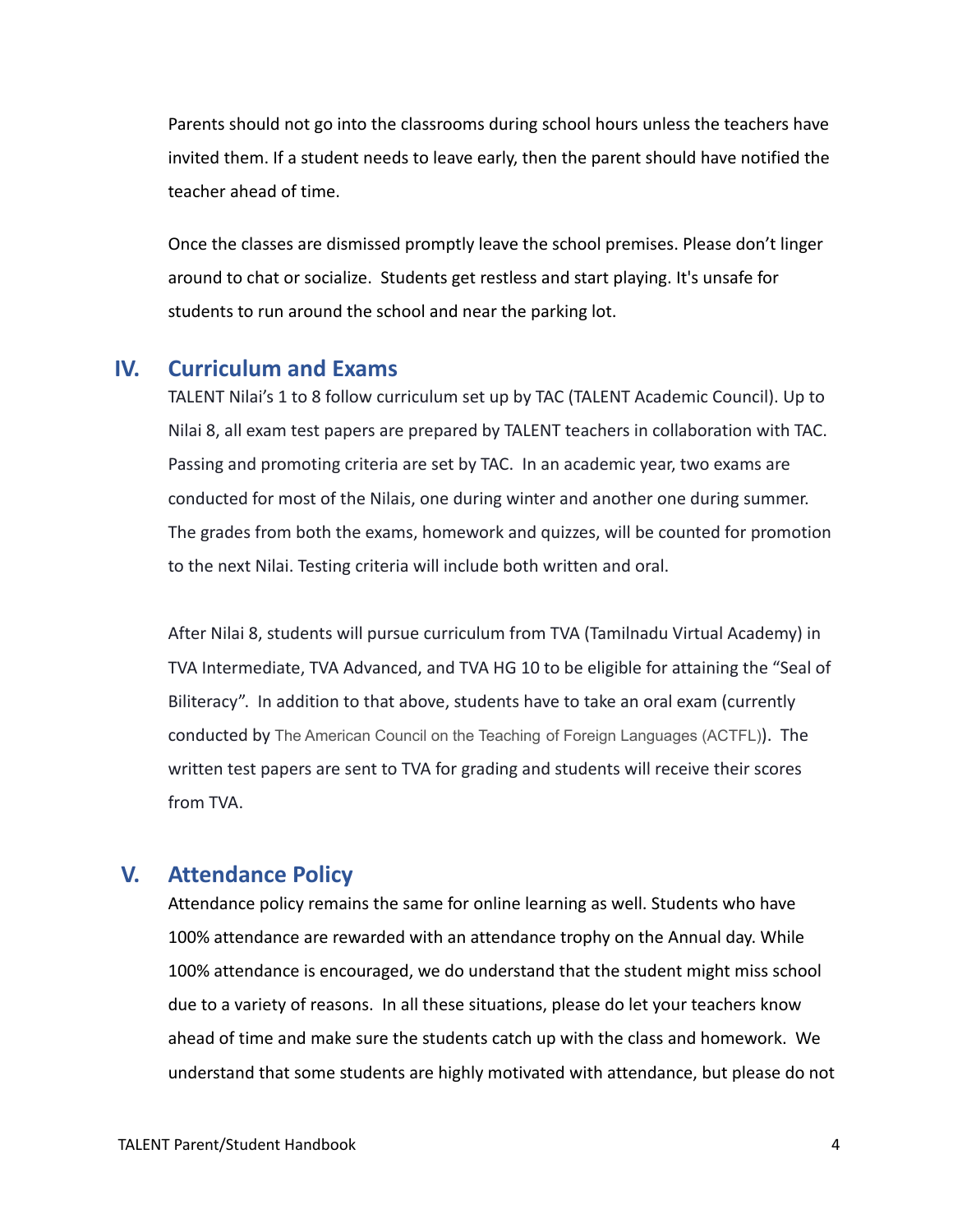send them to school when they are sick. Please inform the class teacher regarding sickness. Students who are late to class will be marked tardy, which will affect the student's attendance.

#### <span id="page-5-0"></span>**VI. Eligibility for Continued Enrollment Policy**

When planning to enroll your child in TALENT Tamil classes, please make sure that the child is not committed to any other activities on Friday evenings when the Tamil classes are scheduled. If there are any conflicts, discuss with your child and come up with priorities. Students once enrolled are expected to have full attendance except for sickness, public school activities, and any unavoidable circumstances. If a student misses classes consecutively for three weeks without a valid reason and no communication from parents to teachers and admins, then the student will be removed from the school rolls.

We ask that you weigh in your child activities before enrolling for Tamil classes. Once the student is enrolled, a fee must be paid in full by the 1st day of the class. If a child is unable to attend class regularly due to any circumstances, please reach out to admins via email at [tamiltalentusa@gmail.com](mailto:tamiltalentusa@gmail.com) and inform your child's class teacher.

#### <span id="page-5-1"></span>**VII. Classroom and Hallway Etiquette**

**No food or drinks of any form is allowed inside the school/classrooms.** In Patapsco middle school, some classrooms have been marked green, which means that the students in that class have airborne allergies, so absolutely no food. Also, please make sure to keep the water bottles outside the classroom. Parents may not be allowed inside the class when school is in session unless requested by the teacher. This will help the children to focus better, and the classroom parent volunteers who are allowed to be inside the classroom will assist the children.

Parents should not be in the hallways waiting for the child at any given time. To run the school smoothly, TALENT highly encourages parents to wait in the lobby/Parents Room area. Parents can only be in the reserved Parents Room area. They cannot be in any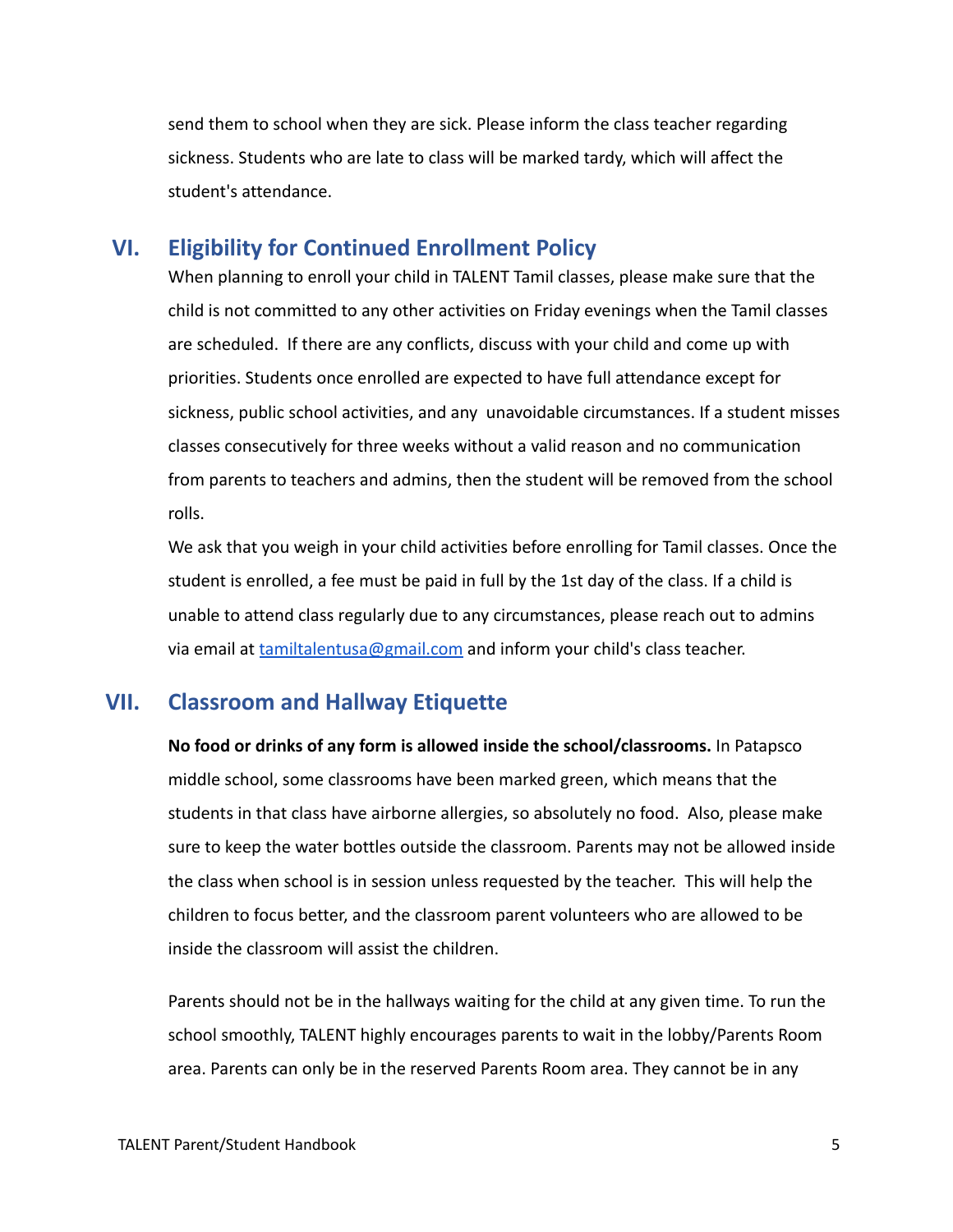other unreserved classrooms, library, and any other school facility area. Please avoid congregating inside the school building and practice common courtesy wherever applicable.

#### <span id="page-6-0"></span>**VIII. Parking**

In Patapsco middle school, parking is limited. Please carpool as much as possible. Parents consider dropping off the older children near the entrance and picking them up after the class. Always use caution when you drive inside the school premises and follow the directions given by the Parking Committee volunteers. There will be other events going on at the school regularly and be mindful of traffic outside and inside. Please refrain from parking in the designated area for primary teachers and staff. There are ~100 parking spots, and the school has a long driveway, so, 30-40 additional parallel parking can be done, and please don't park near the STOP sign. Park to the right side of the road in case of no parking spot available. Do not park on both sides of the road as that will cause traffic flow issues.

#### <span id="page-6-1"></span>**IX. Volunteering Opportunities**

TALENT appreciates everyone who is dedicating their time to the school. TALENT needs more volunteers for the current academic year as we are planning to form different committees. These committees will support the school's effort in every possible way to make the school a better place for the children to learn. As a first step, TALENT now has the PTA committee. This year, the PTA committee will be responsible for events, competitions, volunteers, and other school-related works. A school-level competition is also on the plan so we could use as much help as possible. If you are willing to volunteer, please send an email to the TALENT (TamilTalentUSA@gmail.com) or the PTA team (tamiltalentusa.pta@gmail.com).

#### <span id="page-6-2"></span>**X. Student Withdrawal and Refund Information**

Parents may decide to withdraw students out of the TALENT School for different reasons. TALENT understands such a situation and refunds the fee amount based on the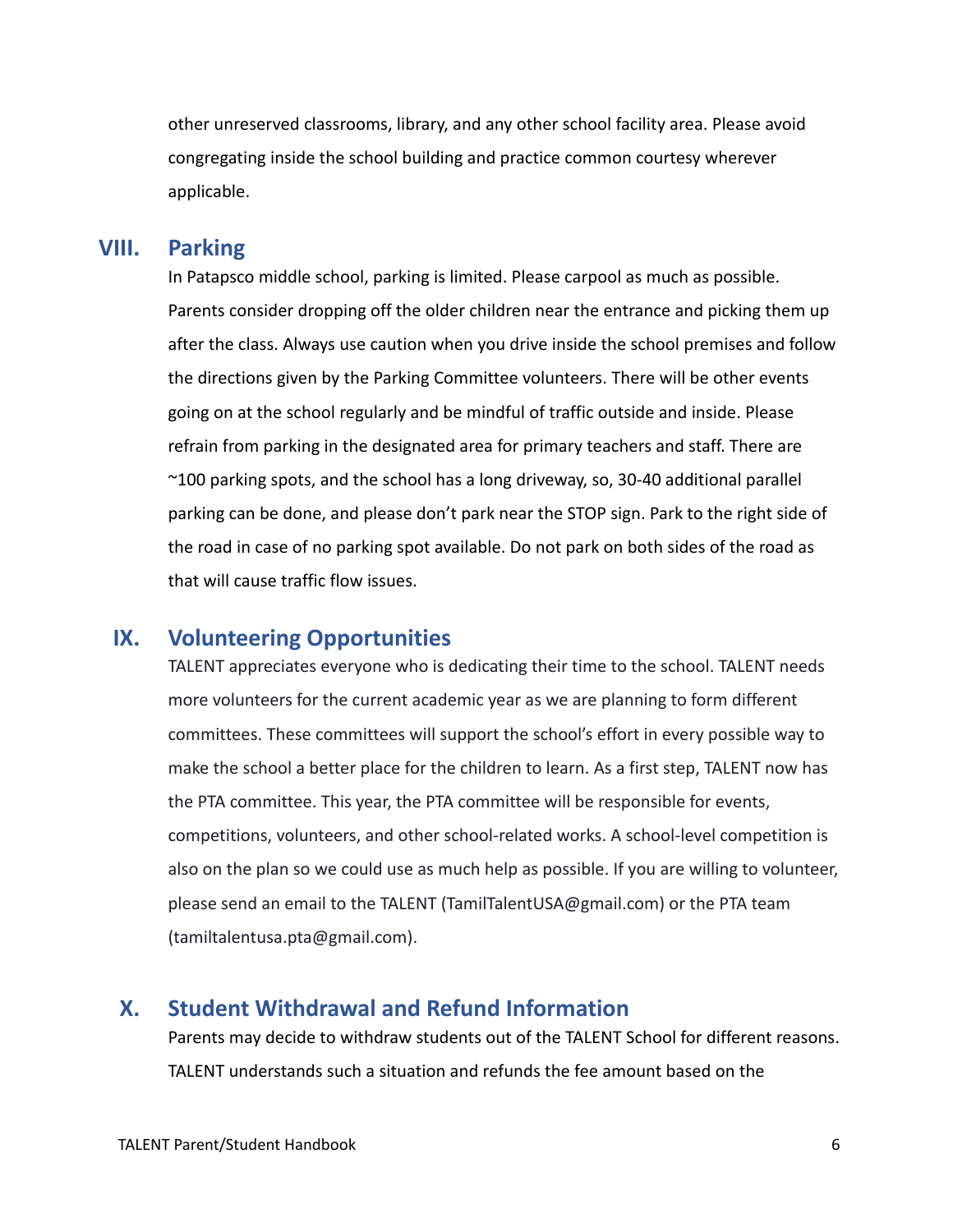withdrawal month. If the student is withdrawn by the end of September, then a 100% refund will be given with the exception of TALENT bag and textbook fees, if applicable. If the student is withdrawn between October and November, then a \$50 service fee will be deducted from the refund. If the student is withdrawn between November and February, \$75 will be deducted from the refund amount. Please note that any student withdrawal requests after February will not be refunded. This is dealt with case by case basis and please reach out to admins for any concerns.

| Do arrive on time for the class.                  | Do not arrive late to pick up the child.        |
|---------------------------------------------------|-------------------------------------------------|
| Do wait until a teacher or parent volunteer       | Do not let any child enter or stay in the class |
| arrives at the class when you drop your           | without the teacher's presence or any adult     |
| child/children in the classroom (Parents).        | supervision.                                    |
|                                                   |                                                 |
| Do take pictures of the arrangement of            | Do not allow students to use or move any        |
| furniture in the classroom when you arrive        | papers, books, and other public-school          |
| and be sure it is arranged the same way when      | classroom materials and equipment. If the       |
| you leave (Teachers, Parent Volunteers).          | equipment is moved, please make sure they       |
|                                                   | are in the original position before leaving the |
|                                                   | classroom.                                      |
|                                                   | Do not take pictures of classroom artifacts,    |
|                                                   | students work on walls, etc. It is the property |
|                                                   | of HCPSS school and us TALENT do not have       |
|                                                   | the privilege to take photos of those.          |
| Do supervise kids always in classrooms,           | Do not allow the child to write on the boards   |
| hallways, etc. (Teachers, Parent Volunteers,      | without a teacher's supervision.                |
| Parents).                                         |                                                 |
| Do park only in the designated parking spots.     | Do not stand outside the classroom doors.       |
| Parking in fire lanes and front of the facilities | Please wait in the parent waiting room area     |
|                                                   | until the class disperses (Parents).            |

### <span id="page-7-0"></span>**XI. Overview of the Do's and Don'ts**-**Please adhere**